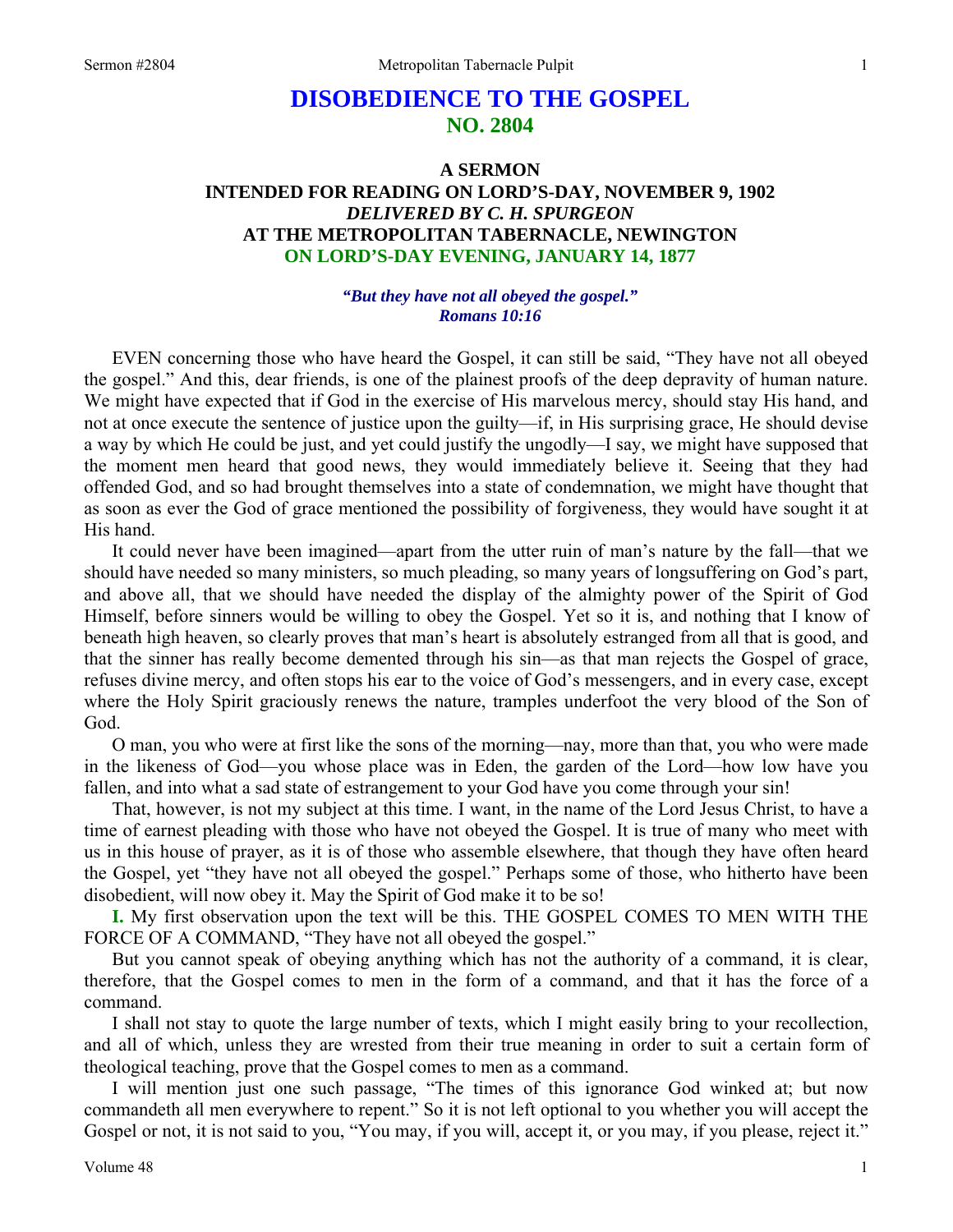You cannot reject it without incurring the guilt of disobedience to a divine command. The Gospel does not come to you as an ordinary thing, which is of little or no importance to you. It is true that you may reject it, but not without frightful peril to your soul. It does not humbly crave an entrance into your heart, but it demands it—claims it as a right. It comes not as a message from one of your fellow men, but with divine authority it comes to you from the mouth of God Himself, directly through His Word, or indirectly through the faithful preaching of His servants. Therefore, if you reject it, you are disobedient to God Himself, like those of old to whom He said, "All day long I have stretched forth my hands unto a disobedient and gainsaying people."

To reject the Gospel of Christ is to incur great sin. He Himself said, concerning the Holy Spirit, "He will reprove (or convince) the world of sin," and then, almost immediately, He added, "of sin, because they believe not on me," as though it were the very head and front of sin—the flower and crown of sin its virus—its quintessence of guilt—that men believe not on Christ.

And further, the command to men to believe the Gospel has the death penalty attached to disobedience. Let me remind you of the words of our Lord Jesus Christ upon this point, "He that believeth not is condemned already, because he hath not believed in the name of the only begotten Son of God. And this is the condemnation, that light is come into the world, and men loved darkness rather than light, because their deeds were evil."

Remember too, the solemn utterance of our Lord concerning the universal ministration of His Word, "Go ye into all the world, and preach the gospel to every creature. He that believeth and is baptized shall be saved; but he that believeth not shall be damned." So you see, the Gospel is given to us as a command, and disobedience to it involves a direful penalty.

Now, beloved, possibly you will say to me, "How is it that the Gospel—God's glad tidings to guilty man—the Gospel which is full of grace, which is, indeed, all of grace from top to bottom, comes in the shape of a command? Does it not tend to make your preaching legal?" My answer to that question is that if it did have that effect, I could not help it. I am bound to preach what I find in God's Word. Whatever may be the consequences, I must not alter the form of my Master's message.

But it strikes me that the Gospel is put in the form of a command, first of all, *to encourage poor seekers when they are coming to Christ*. Their question generally is, "May we come?" As a rule they ask, "May we really believe in Jesus Christ? May we dare to do so?" Now, if there is a bare invitation, or if that invitation is limited to persons of a certain character, the eye of the sinner would be fixed upon that character, and he would look to see whether he was one of those invited. We do not want him to turn his eyes toward himself, yet that is exactly what he usually does, and this keeps him from fixing his eye upon Christ, where alone salvation is to be found. This, I think, is one reason why the Lord has put the Gospel message into the form of a command.

You certainly may do what you are commanded by God to do. Even despair itself cannot raise a question about that matter. If I am commanded to keep the Sabbath holy, then I am, certainly, permitted to do so, and if I am commanded to worship God, I am certainly permitted to worship Him. So then, if I, as a sinner, am commanded to put my trust in the Lord Jesus Christ, I need not stay to look at what I am, or who I am, or to search for any goodness or preparation in myself, and I may be assured that I may believe in Jesus because I am commanded to do so.

I have sometimes tried to illustrate this truth by supposing that Queen Victoria were to send an order to some poor man, in the lowest slums of London, to go down to see her at Windsor Castle. Just imagine that this were possible, that the message ran somewhat to this effect—"that So-and-so, of such and such a place, is hereby commanded to come to the royal palace at Windsor, and he will stay away at his peril." Well now, that man would probably feel that such a summons could hardly be true. He would turn it over, and look at the signature and the seal, but if it proved to be genuine, I fancy I see him starting off to get to Windsor as quickly as possible. If he spoke about his errand and said, "I am going to see Her Majesty," everybody in the third-class carriage would laugh. "Ridiculous," they would say, "how can you be such a fool? It is absurd." "But," he says, "I am commanded by the Queen to go. Look,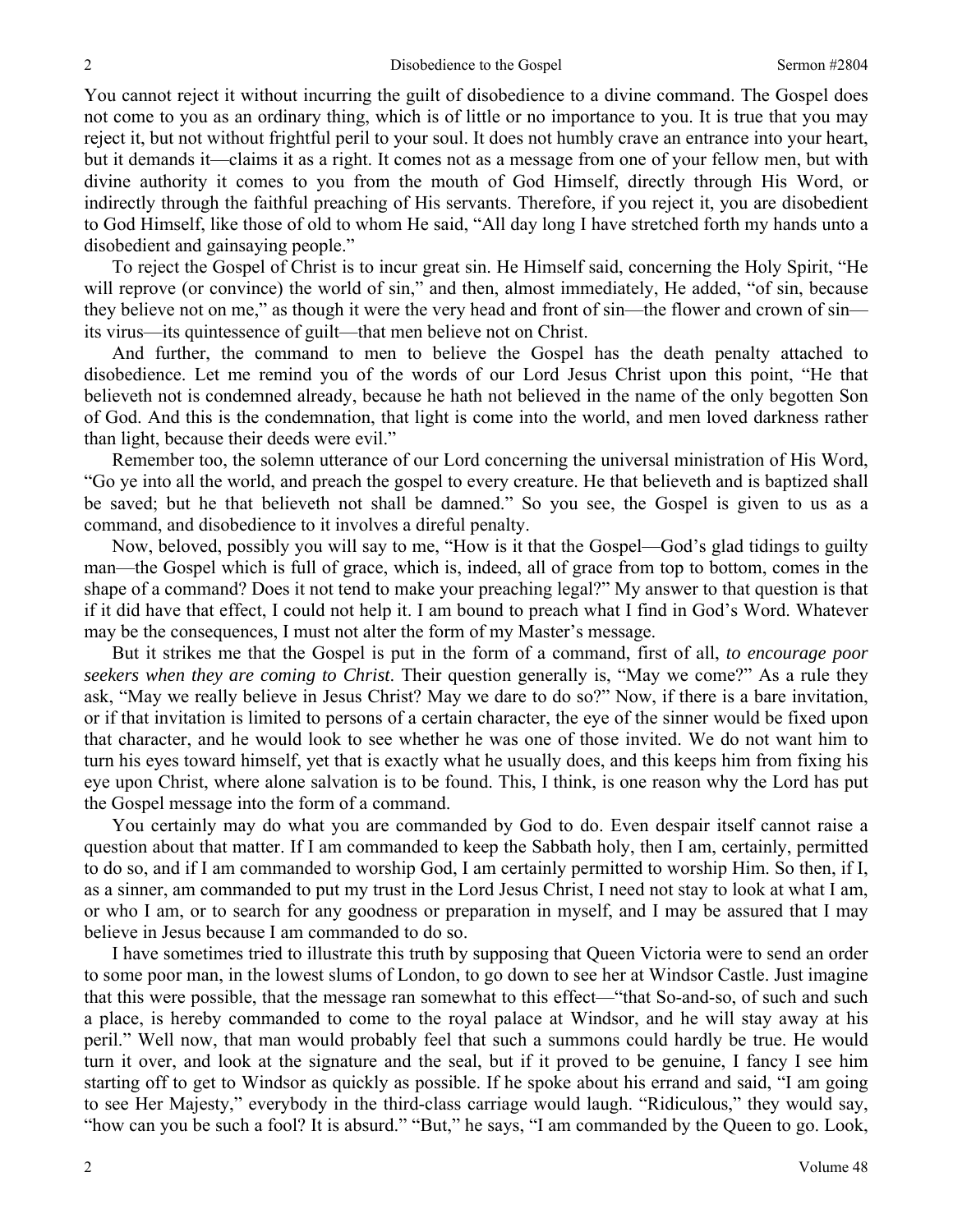there are my orders in her own handwriting. What I am to do—such a poor, uneducated man as I am—I do not know, but you see, it says, 'he will stay away at his peril,' so I dare not stay away."

You see, the very sternness of the expression—the strong form in which it was put—had in his eyes the force of law, and so really became an encouragement to him to go, and gave strength to him in going.

In a similar manner, when the Gospel commands the sinner to repent, it does in effect, say to him, "Let your reasonings, and your questionings, and your doubtings, and your fears, all be put to death by this sword of the Spirit, which is the Word of God, the Lord's own command being quite a sufficient warrant for you to come to Him." As He bids you come, you certainly may come. "Preach the gospel to every creature," is our Lord's command, you are a creature, so we preach it to you, and tell you, in Christ's name, that "he that believeth and is baptized shall be saved; but he that believeth not shall be damned." It is put in that shape to encourage you, even by driving you, to come to Christ, and trust in Him to save you.

I have no doubt also, that the Gospel is given to us in the form of a command, *in order to embolden the proclaimer of it*. I have often, when I have finished preaching, said to myself, "I have told the people the Gospel, and I have pleaded with them to come to Christ, but I wonder whether I have quite done it as my Master would have me do it." You know that true preaching is done in the name of Jesus, and with His authority. It is a sort of miracle working, for we have to tell the dead to live—a most absurd thing to do, except that God having told us to do it, we do it, and the dead live. We say, "Hear, ye deaf; and see, ye blind,"—things which look, to human reason, out of all order, yet since we are bidden to do so, we do it, and God blesses it, and the deaf do hear, and the blind do see, and the dead are raised to life.

Well, I have said to myself, "Have I, by divine authority, spoken to my hearers like that? Having this treasure in an earthen vessel, has the excellence of the power of God really shone forth?"

Now, sinners, in the name of Jesus of Nazareth, who is shortly to come again to judge the quick and the dead, I deliver to you these commands in His name, "Repent, and be baptized every one of you," "Believe on the Lord Jesus Christ, and ye shall be saved." These are no dogmas of the church, they are the plain truths that I find in the Scriptures, and in the name of Jesus, I charge you to obey them. O, Spirit of the living God, make the people obedient in this the day of Your power! So this is another reason why the Gospel is put in this shape, that the minister of Christ may speak with confidence, commanding men, in his Master's name, to repent, and believe in Jesus.

But dear friends, there is a further reason, and that is *to secure the honor of God*. The Gospel is not an offer from an equal to an equal. When the Gospel says, "Believe and thou shalt live," it is not the voice of a man speaking to another man. I charge every sinner who is trifling with the Gospel, to beware what he is doing, for it is God his Maker, who also will be the Judge of the ungodly, who sends out the invitations to the great Gospel wedding feast. If you refuse them, you are not refusing the invitations of a man, but the invitations of God, your Creator, and your Judge, you are really rejecting Him who will shortly come, in the clouds of heaven, with great power and glory, to punish the disobedient by banishing them forever from His presence. So it is most fitting that the Gospel should not come like a common invitation, but that it should come with all the force at its back which a divine command can have.

Again, remember that although the blessings of the Gospel are all gifts of divine grace wherever they are found, they are nevertheless—I think I may say every one of them—*things which the law itself demands of men*.

For instance, the Gospel comes to you in order that you may have new hearts, yet the ancient prophet proclaimed God's promise, "A new heart also will I give you." The Gospel comes to you in order that you may be pure, but you ought to be pure apart from any Gospel, you have no right to be impure. The Gospel comes to you in order that it may put away your sin, but you have no right to have any sin. That sin of yours, you have committed against God willfully and wickedly, and the guilt of it lies at your door. The Gospel comes to you in order that you may be reconciled to God, but you ought never to have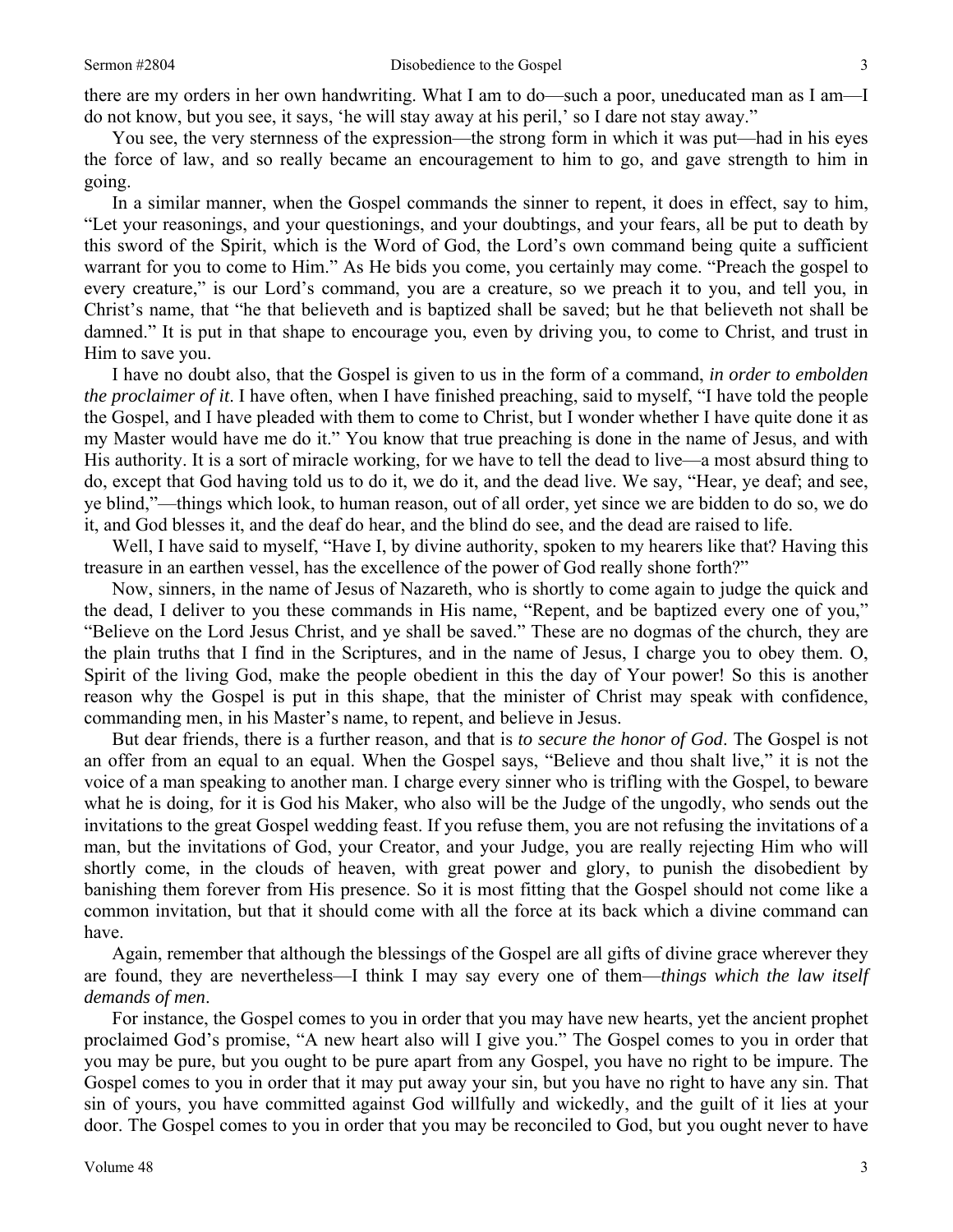been His enemies, and as long as you continue in enmity against God, you are sinning every moment. The Gospel truly brings you the gifts of God's grace, but at the same time, it brings you, to a large extent, that which should have been yours, and would have been yours, if you had not sinned against the righteous God, and broken His most holy law.

Moreover, *the demands of the Gospel upon you are, after all, only the duties which rightly devolve upon you,* for to believe God, is the bounden duty of every one of those whom He has created for His praise, since not to believe Him, is to make Him a liar. Sometimes when I am talking to persons privately about their souls, I have peculiar power given to me by God the Holy Spirit in charging this great sin home upon their conscience.

Very likely, the good sister is here who last week, came a second time, and asked me to pray for her, and I told her that I would do nothing of the kind, and then I added, "I have set the Gospel plainly before you, I have told you that if you trust Christ, you shall be saved. What am I to pray for? Am I to ask God to make another Gospel to suit your fancy, or to save you in some way apart from faith in His Son? I cannot and I will not do it. If you say that you cannot trust Christ, you practically make God a liar, and if you are determined to commit that crowning act of guilt, your blood will be upon your own head."

It startled her when I set the truth before her in such a fashion as that, and then, when I again explained that this simple matter of trusting in Jesus Christ and Him crucified was the great stipulation of the Gospel, I was delighted to find that the Lord led her at once to do it, and while she confessed her faith in Christ, there and then, light and liberty came to her soul which had been long in darkness and bondage.

It seems to me to be the most awful thing in the world for a man to say, "I cannot believe God." Many a time, when such a remark has been made to me, I have said, "Now, if you say to me, 'I cannot believe you,' I shall feel hurt by your want of confidence, but you may say it a thousand times to me rather than say it once concerning God, who cannot lie."

O dear souls, you who are not yet believers in Christ, remember that it is nothing but God's right that He should be believed, and nothing but Christ's right that He should be trusted, and that both in saint and in sinner, distrust of God is a sin that is not to be excused for a moment, and that if it is not repented of and forsaken, it will have to be dealt with by the great Judge of all at the last dread assize!

Then, with regard to repentance, when a man has done wrong, surely it is his bounden duty to repent of that wrong, and though he never will do so until the Spirit of God leads him, and all true repentance is in every case, a spiritual gift, yet is it equally true that in so far as a man is in the wrong, he ought at once, with all his heart and soul, to seek to get right—to make such recompense as he can, or if none can be made, certainly to confess his fault, and humbly to seek pardon for it. It seems to me that our own conscience tells us that this is true, and so confirms what we find plainly recorded in the Word of God.

As you all know, the Gospel is set forth under the figure of a feast, and those who would not come to it were punished for not coming. It is also described as the prodigal's return to his father's house. The parable of the prodigal son does not mention everything connected with a sinner's repentance. For instance, there is nothing said in it about the Spirit of God leading the prodigal to resolve to go back. It looks as if he came of his own accord, but Christ did not attempt to teach all theology in that one parable. It must have been true that the prodigal was brought back by the secret working of the Spirit of God upon his heart.

At the same time, it was always the prodigal's duty to come back, because he never ought to have gone away, and there never was a moment from the time that he "took his journey into a far country, and there wasted his substance with riotous living," that he was not wrong in so doing. There never was a moment while he was feeding the swine, that he was not wrong in being there at all, and if he had acted rightly—only that sinful heart of his would not let him act rightly—he would long before have said, "I will arise and go to my father."

So I think I have plainly proved to you that the Gospel comes to men with the force of a command.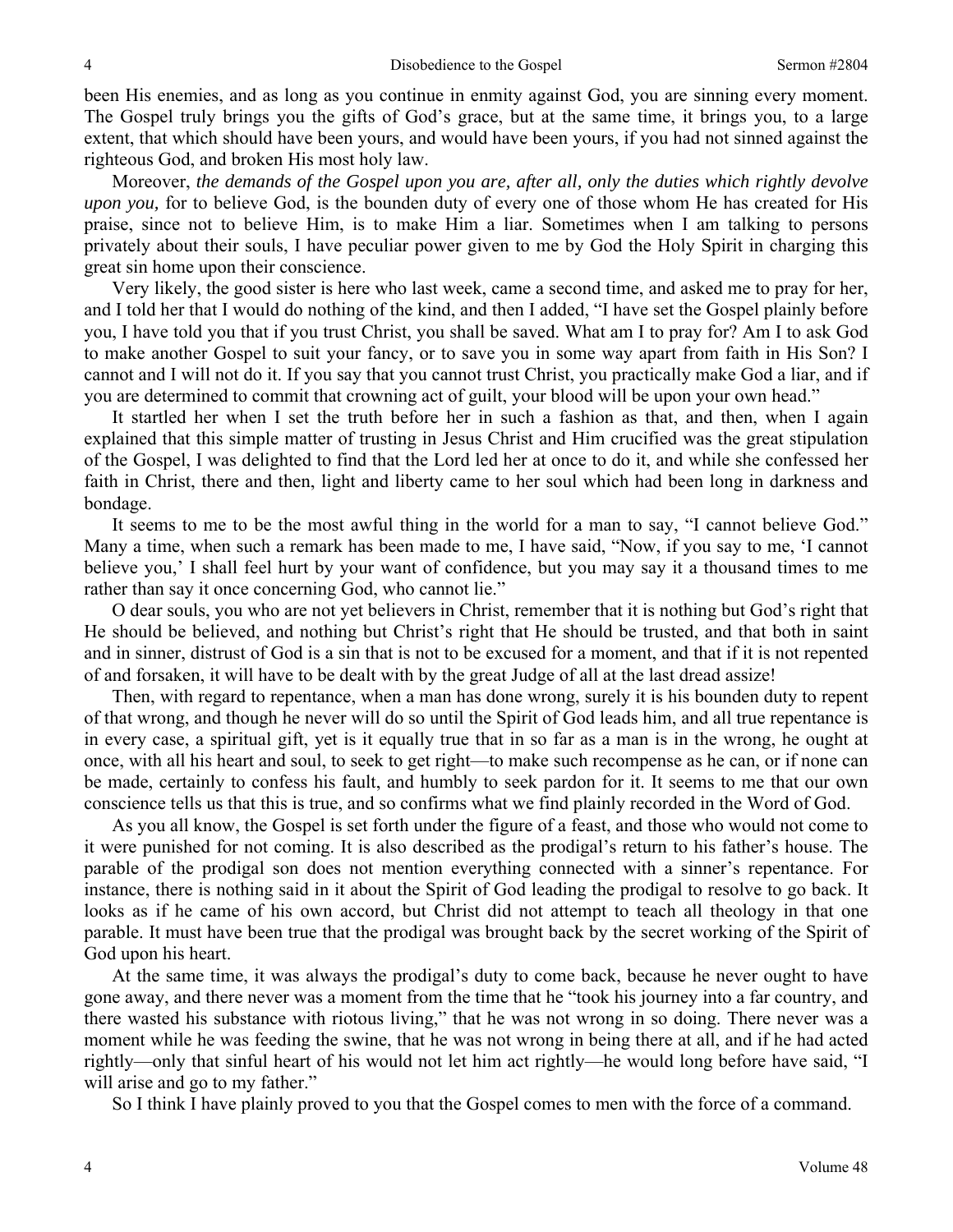**II.** Now, in the second place, let us inquire—WHAT THEN ARE THE CLAIMS OF THE Gospel TO OBEDIENCE!

Any unconverted person here may say to me, "You tell me, sir, that I cannot hear the Gospel preached, and then go away, and reject it at my pleasure, without being guilty of a great sin." I do tell you that, and the reason is, that *there is the authority of God Himself at the back of the Gospel message*.

When we lift up Christ in our preaching, as Moses lifted up the brazen serpent upon the pole, and cry to our hearers, "Look and live," we are not speaking our own words, we are uttering the words of God. To reject our words, would be a small matter, but to reject the testimony of God is guilt of the deepest dye.

My dear friend give me your hand, and as I press it, let me look you in the face and say, "When God Himself sets forth Christ as the only propitiation for sin, will you turn your back upon Him, and reject so great salvation?" God grant that you may no longer do so if you have done so until now! The Gospel claims our obedience because it has the authority of God at the back of it.

Then, next, to disobey the Gospel is, evidently, *to slight the motive, the wonderful love, of the God who sends it to us*. Oh, what wondrous love is displayed by God in the Gospel—the love which made Him give up His only begotten Son to bleed and die—the love which allowed our Lord Jesus to be nailed to the cross by His own voluntary act, that He might suffer in our stead!

Oh, the amazing love of God, that He should proclaim a complete amnesty and oblivion for all our past transgressions—that He should say to us, "Come now, and let us reason together, saith the LORD: though your sins be as scarlet, they shall be as white as snow; though they be red like crimson, they shall be as wool"—that He should even entreat men to repent, and send to them such a message as this through His servant Isaiah, "Let the wicked forsake his way, and the unrighteous man his thoughts: and let him return unto the LORD, and he will have mercy upon him; and to our God, for he will abundantly pardon!"

That God should do all this, and yet that man, with his proud heart, should throw it all aside as worthless, is to insult the love of God, and it seems to me to be a cruel thing—a monstrous thing—for sinful men and women to do.

And further, not to obey the Gospel is *to perpetrate a high affront to our Lord Jesus Christ*. The Son of God Himself died upon the cross at Calvary, and for me to say that I do not want His death—that I regard it as a superfluity, for I am righteous enough without Him, or else that even if I am sinful, yet I care not that I am and I will run the risk of divine anger, but I will not have this wondrous Christ to be my Savior—this would be indeed awful. If ever angels could shiver with horror, and be astounded at the enormity of human guilt, it would be when they heard a man say, concerning Christ, by his actions, if not in so many words, "I will have nothing to do with Him, neither do I care anything for Him."

Dear friends, again I wish I could get near to each one of you, instead of addressing you in a crowd at this long distance, and if you have not obeyed the Gospel, I should like to put to you this question, "Can you, will you, still refuse to obey it when your disobedience is really a rejection of the dying Son of God, and an insult to the almighty love of His Father?"

Disobedience to the Gospel is also *an act that contains the concentrated essence of rebellion against God*. Suppose a king promulgates a certain law, and one of his subjects violates every command of that law. The king summons the lawbreaker into his presence and says, "Friend, do you really mean not to obey my law? Do you regard it as harsh and severe?" The man replies that the law is harsh and severe, "but," he adds, "that is not the main matter. I do not acknowledge your authority over me, and I hate you."

I can suppose it to be just possible that this gracious king might say to his rebellious subject, "Listen, friend, I am going to ask you to do something which is wholly for your own good—not for my benefit, but for yours. I hear that you are in debt to the amount of £10,000, and I am willing to give you that sum of money so that your debt may be discharged, will you accept it?" "No," says he, "I will not, I would rather go to prison, and die there."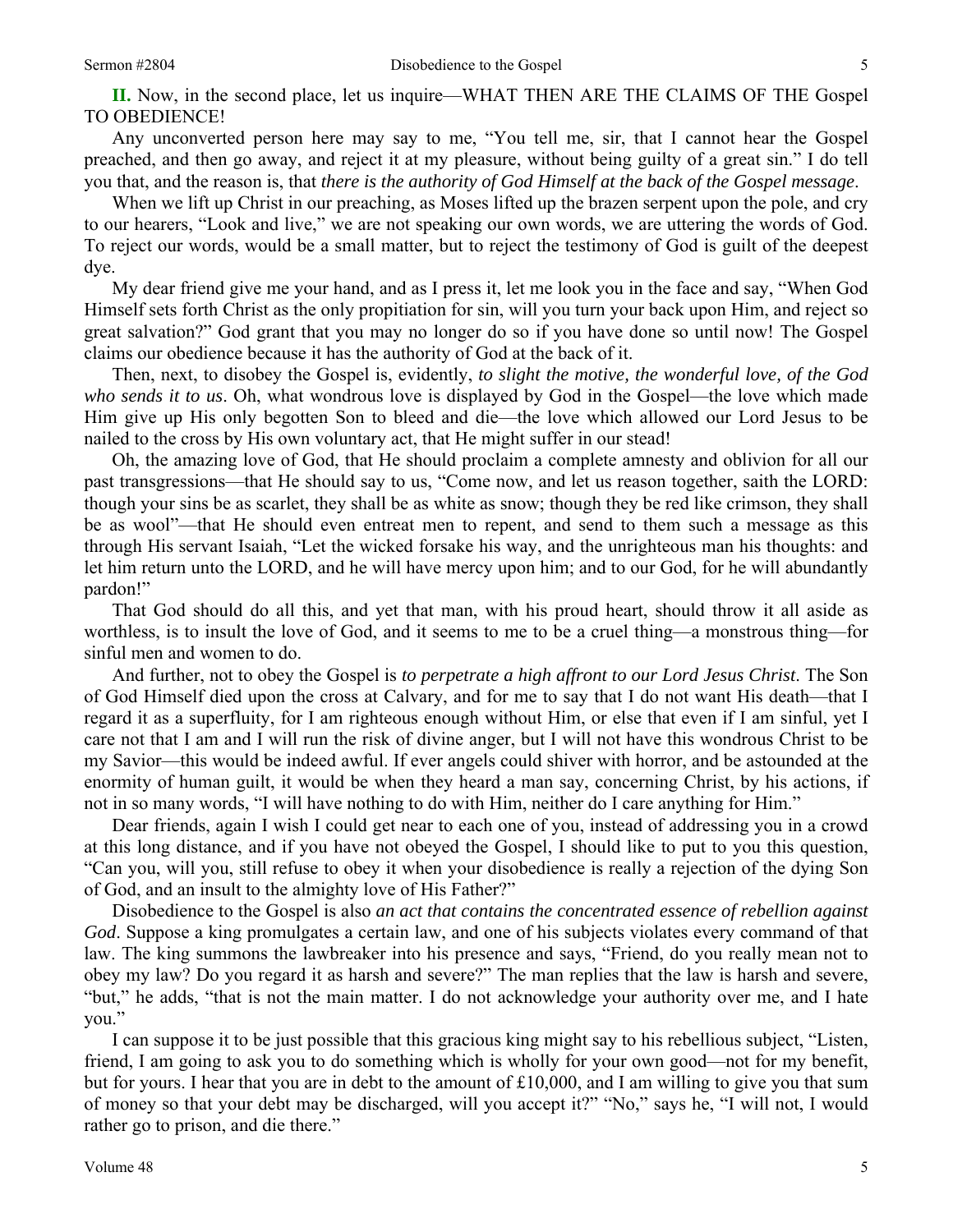Do you not at once see what the venom is of this man's animosity against the king? Yet alas! his conduct is constantly being imitated by rebellious sinners. Here is a man who positively says, by his actions, "I would sooner be damned than I will obey God's Gospel, I would rather lie in hell forever than accept His Son as my Savior. I would not obey His law, but to show my desperate hatred to Him, and everything that is His, I will not obey His Gospel either."

"Oh!" say you, "I do not mean that." Perhaps you do not, but that is the meaning that lies in the very center of your disobedience, just as a worm is sometimes hidden in the center of certain fruit. You have not perceived it yet, but it is there.

"But," says another, "I—I have not definitely said that I never would obey the Gospel." No, but you have continued definitely to disobey it up to this very moment, for you are still an unbeliever. "Oh!" say you, "but I am no skeptic, I believe that what the Bible says is all true." That admission only makes your case all the worse, for if it be the truth, why do you not believe it? If Christ be indeed true, why do you not believe on Him?

This is most monstrous conduct, and it shows that you have made up your mind that you will not have the great King of kings to reign over you. I wish, however, that you would look that fact clearly in the face, for I hope that when you have done so, the Spirit of God will convince you of the sin in which you are living, for that would go a long way towards leading you to seek cleansing from that sin through the precious blood of Jesus.

Brethren beloved, pray that God will bless the message I am trying to deliver, in deep solemnity of soul, to poor sinners, ask Him to send it home to their hearts by the effectual working of His Holy Spirit. Do you know, my dear unsaved hearer, what God's estimate of the Gospel is? Do you not know that it has been the chief subject of His thoughts and acts from all eternity? He looks upon it as the grandest of all His works—that marvelous scheme of redemption by the blood of His only begotten Son—that wonderful way of salvation by the sinner ceasing to trust in himself, and believing in Jesus Christ, God's Son.

You cannot imagine that He has sent this Gospel into the world to be a football for you to play with—that you may give it a kick, as Felix did when he said to Paul, "Go thy way for this time; when I have a convenient season, I will call for thee." You surely cannot believe that God sent His Gospel into the world for you to make a toy of it, and to say, as Agrippa said to Paul, "Almost thou persuadest me to be a Christian," and then put away all thought of it out of your souls. You cannot even speak of it irreverently without committing a great sin.

In my own heart, I often feel that I dare not think of that wondrous monument of infinite love—the Gospel provided for guilty sinners—without, like Moses, putting off the shoes from my feet, because the place whereon I stand is holy ground. Do not, I pray you, make merry over the rejected Gospel, for its blood will be required at your hands.

I appeal to your own consciences, if they are not drugged. Do you feel right—you who have been my hearers for so many years—do you feel right in remaining as you are—hearers only, and not doers of the Word? Do you feel that if Christ were to come at this moment, you could justify your position before Him? If, instead of this pulpit being before you, the great white throne were set and the books were opened, do you suppose that you could stand up and say, "God, I am doing right in hearing the Gospel, yet not believing it, I am doing right in sitting in this pew impenitent"? You know that you could not talk like that, you would be speechless then, like the man without the wedding garment.

You know too, that there is nobody to blame but yourself for your impenitence. I am clear of your blood, for I have faithfully warned you. Your own conscience will confirm what I say. Suppose you turn to any of the people of God now present, and ask them what they think of their unbelief in the days before they came to Christ. Ask them whether they consider that it was sinful, they will tell you that when God the Holy Spirit quickened and awakened them, and brought them to trust in Jesus, they felt as if they could never forgive themselves for having so long refused the invitations of the Gospel and rejected the Lord Jesus Christ. They wept, and mourned, and sighed as they remembered how they had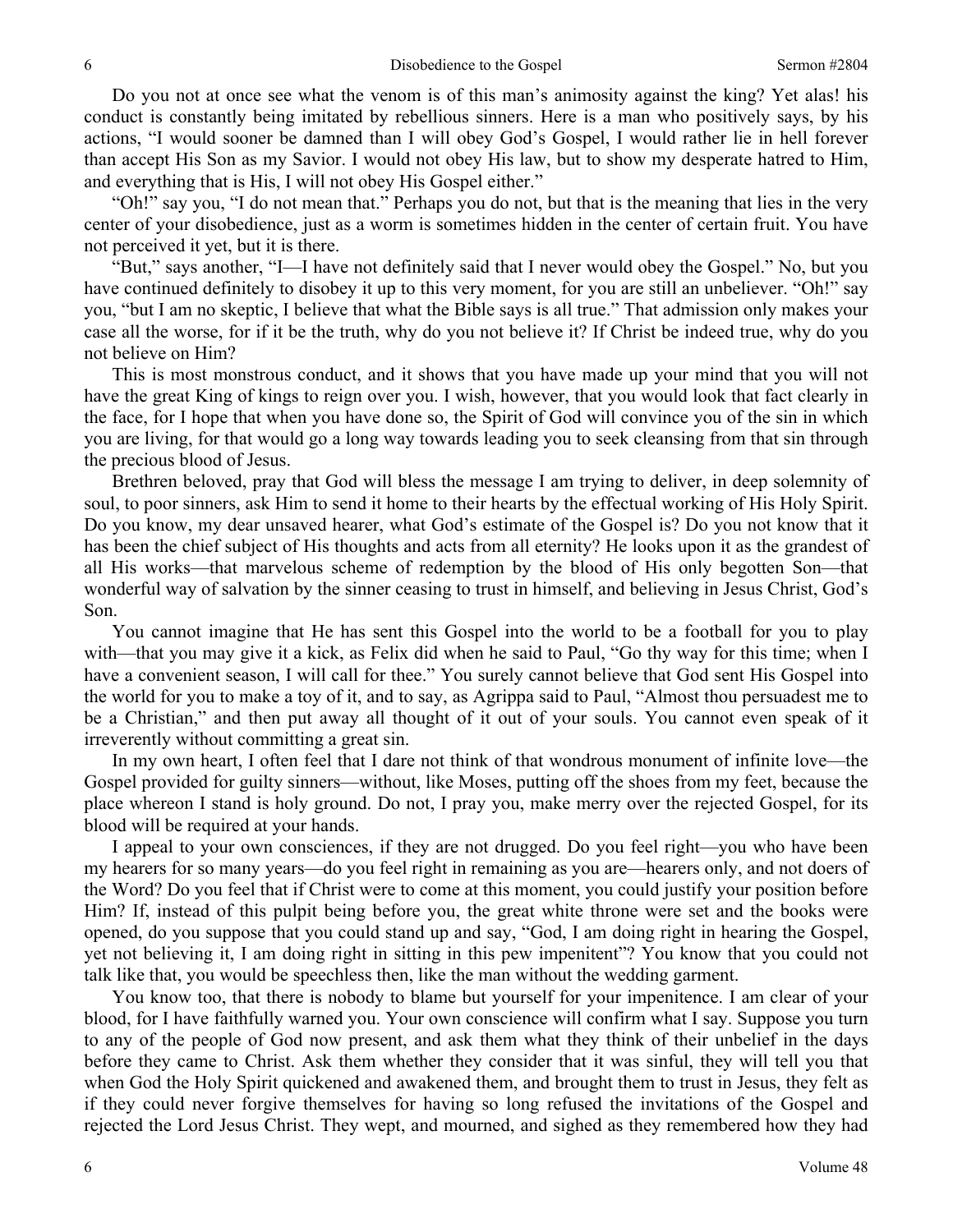resisted the Spirit of God, and grieved Him in a thousand ways—checked conscience, stifled conviction, rushed into sin after sin in order to escape from the Gospel if they could. They feel that all this was gross sin, and they are good judges in such matters, for the Lord has taught them by His Spirit, and you may depend upon it that it is indeed sinful.

And God Himself still says, as He did of old, "Oh, do not this abominable thing that I hate!" If you do, think what the consequences must be. Does not everybody know that suicide is a terrible sin? Yet the suicide does, as it were, but kill his body, but what guilt must be his who sends his soul to hell by disobeying the Gospel!

To be a suicide, a man need not use a knife or a rope, he can starve himself to death if he pleases, and as for him who willfully refuses to eat the bread of heaven, and damns his soul by a suicidal rejection of Christ—who shall pity him? Who among the angels, who among redeemed men in glory can pity the man who chose his own delusions and follies, and would rather perish eternally than obey the simple command of the Gospel, "Believe and live"? I pray you to lay these solemn truths to heart.

**III.** I come now to my third point, which is this—WHAT IS THE OBEDIENCE WHICH IS SPOKEN OF IN OUR TEXT? "They have not all obeyed the Gospel."

Do you ask, "What must we do to obey the Gospel?" I will put the answer briefly and compactly. First, *you are to hear it*. God said of old, "Incline your ear, and come unto me: hear, and your soul shall live," And the reason for that command is that "faith comes by hearing, and hearing by the Word of God." But beloved, you must take heed how you hear as well as what you hear. You must not listen to the Gospel as you would to a story or a song. "Hearken diligently unto me," saith the Lord, "and eat ye that which is good."

There must be, in your listening, a deep, earnest desire to know the truth, and to know the whole of the truth, especially that part which condemns you, and humbles you in the very dust. That is what you must especially seek to hear. O sinner, do not wish to be flattered with falsehood! I have no doubt that you would like it, but that is the very worst thing possible for you to hear.

Avoid a sugared Gospel as you would shun sugar of lead. Seek that Gospel which rips up, and tears, and cuts, and wounds, and hacks, and even kills, for that is the Gospel that makes alive again, and when you have found it, give good heed to it. Let it enter into your inmost being. As the rain soaks into the ground, so pray the Lord to let His Gospel soak into your soul. Open the windows of your heart, God help you to do so, by devout attention and prayerful meditation, that the blessed, perfumed Gospel may come floating through, and penetrate into the deepest recesses of your soul.

But hearing the Gospel is not enough, the plain command is, *"Believe on the Lord Jesus Christ, and thou shalt be saved."* Now, to believe is to trust, it is the practical proof that we have rightly heard the Gospel if we believe it. This is the Gospel in brief. Christ died for sinners. He stood as the Substitute for all who trust Him. I trust Him, and so I know Him to be my Substitute. God has punished Him instead of me, and therefore He cannot also punish me, for that would be punishing the same offense twice, which the righteous God will never do. Christ has paid all the debts of all believers. Whosoever trusteth Christ is a believer, so his debts are paid, he is free from liability on account of them, and therefore he may well rejoice. The essence of obedience to the Gospel lies in giving up all self-confidence, all attempts to save yourself by your own merit, and a simple reliance upon Jesus Christ to save you.

When you go to your banker, you take your gold, and give it into his charge, and he takes care of it for you. You do not go to him, five minutes afterwards and say, "If you please, sir, I should like to see my money, to make sure that it is safe." If you did so, the banker would advise you to take it away, and not bother him anymore. But you do not act so foolishly, for you have confidence that the banker will keep your money safely, and so you must act in the same way with your soul.

Come, now—may the Spirit of God help you to do so!—and make Christ your Banker, deposit your soul with Him, and then say, with the apostle Paul, "I know whom I have believed, and am persuaded that He is able to keep that which I have committed unto Him against that day." That act, which is a continuous one throughout the entire life, is the act that saves the soul.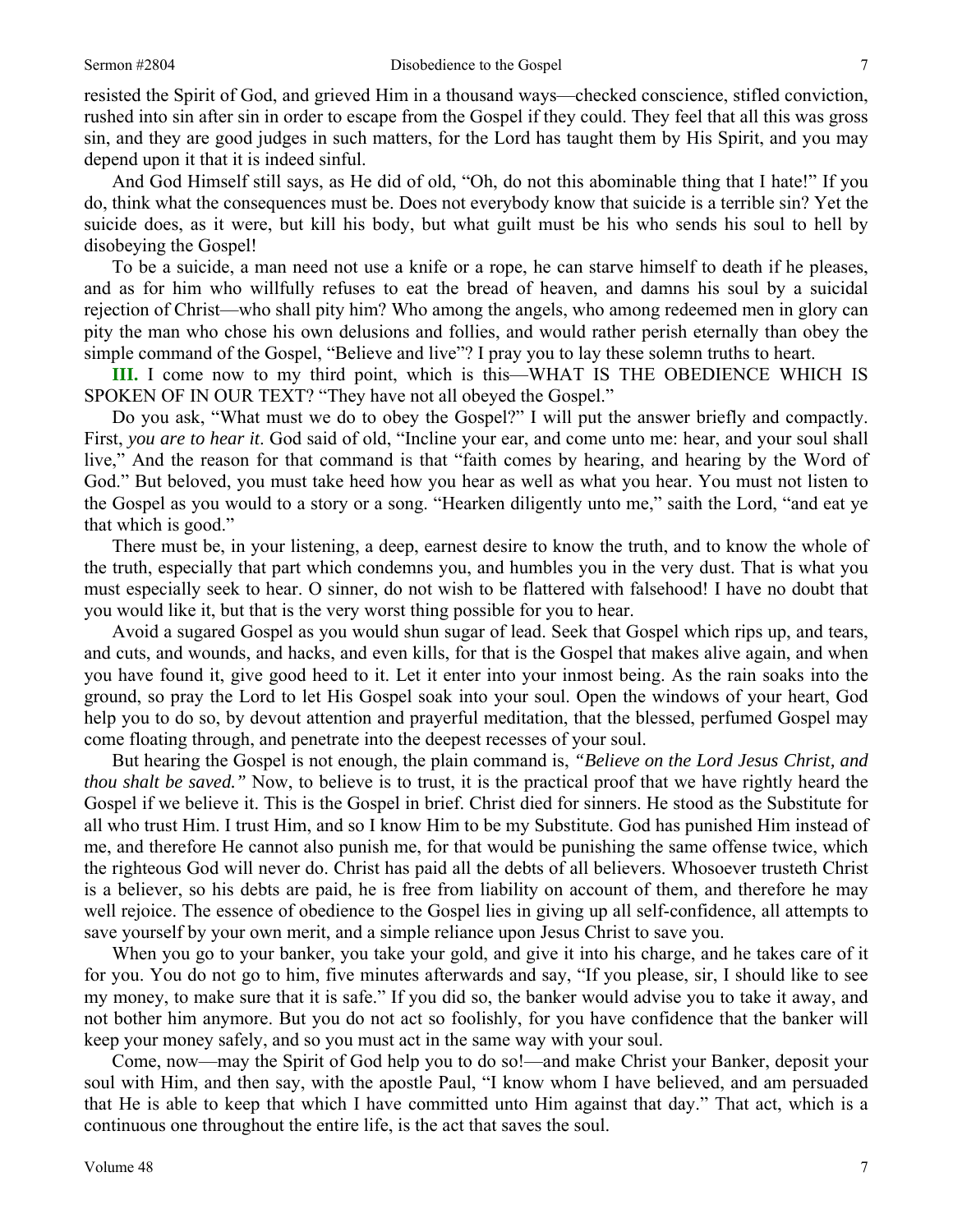"Ah!" says one, "but then repentance is also required." Just so, and *he who trusts his soul with Christ is sure to repent,* for true repentance makes a man talk thus—"Has Christ really saved my soul? Has He been so loving and gracious to me as to make me His forever? Oh, then, I am ashamed that I did not love Him before! My mind is changed towards Him now, yet, oh, how I wish that I had not acted as I have done! I grieve to think how I have sinned against God, and now He has forgiven me. I pray Him to help me henceforth to be His faithful servant, to do His will, and not my own." Genuine repentance is a complete change of mind towards all things through knowing the love of God shed abroad in the heart by Jesus Christ our Lord.

Remember next, that the Lord Jesus Christ requires that, henceforth, you should *own Him as your Master, your Teacher, your King, your Leader, your All in all*. You are to come forward, and confess that you belong to Him, and that you have given yourself up wholly to Him, and He has ordained the way in which He would have you do it outwardly that others may see, namely, by being buried with Him in baptism unto death—not that this will save you, for you have no right to observe this ordinance till you are saved, but when you have believed in Jesus, you are to make the Scriptural confession of your faith, avowing that you are Christ's by being dead, and buried, and then raised up again in the very significant type and symbol which our Lord has ordained.

You are to be obedient to what Christ has commanded, and to follow the example He has set before you, and I, for my part, will never, while this tongue can speak, leave out any part of my Master's Gospel, for though I have sometimes almost wished that there were no outward ordinances, because in these days they are so grossly perverted, put out of their proper place and order, and exaggerated—yet, God forbid that we should ever attempt to alter His Word!

It is written in the Scriptures, "With the heart man believeth unto righteousness; and with the mouth confession is made unto salvation." Our Lord Jesus said, as I have often reminded you, "Whosoever therefore shall confess me before men, him will I confess also before My Father which is in heaven." So then, it seems to me that Christ requires of you a wholehearted faith, which will make you give yourself up to Him to be His forever, and to be obedient to each one of His commands as the Spirit of God shall enlighten you concerning them.

Now, young man, here I stand, as a recruiting sergeant, and I would to God that I could enlist you beneath the banner of the Lord Jesus Christ. I cannot come, and ask you, each one personally, whether you will enlist or not, but I trust that my Master's power is going with His Word, and that He will constrain you to enroll yourself among His followers, but again I remind you that it is not a matter of option with you, you are bound to do it, you ought to do it.

"Well," saith one, "I am willing to enlist, how am I to do it?" How does any soldier enlist? He takes the shilling, does he not? This is the way to become a Christian, take Christ. You have not to give anything, you have to take, and to take Christ, and as soon as ever, by that act of faith, you have received Christ, you are a soldier of the cross. The soldiers of God, however, are not "short-service men." They are in for life, and for eternity. When we take Christ, we take Him as the husband takes his wife, for better or worse, for richer or poorer, for life or for death. Ay, but our union to Christ goes further than that, death comes in, and breaks the conjugal tie, but with us—

#### *"Once in Christ, in Christ forever; Nothing from His love can sever."*

"For I am persuaded, that neither death, nor life, nor angels, nor principalities, nor powers, nor things present, nor things to come, nor height, nor depth, nor any other creature, shall be able to separate us from the love of God, which is in Christ Jesus our Lord."

I hope that there are some here who are saying, "I see what the Gospel commands, and I am willing to obey, but I have not the strength that is required." My dear friend, if you had any strength, it would be a hindrance to you. It is your weakness that Christ wants, not your strength! "But sir, I am not fit to